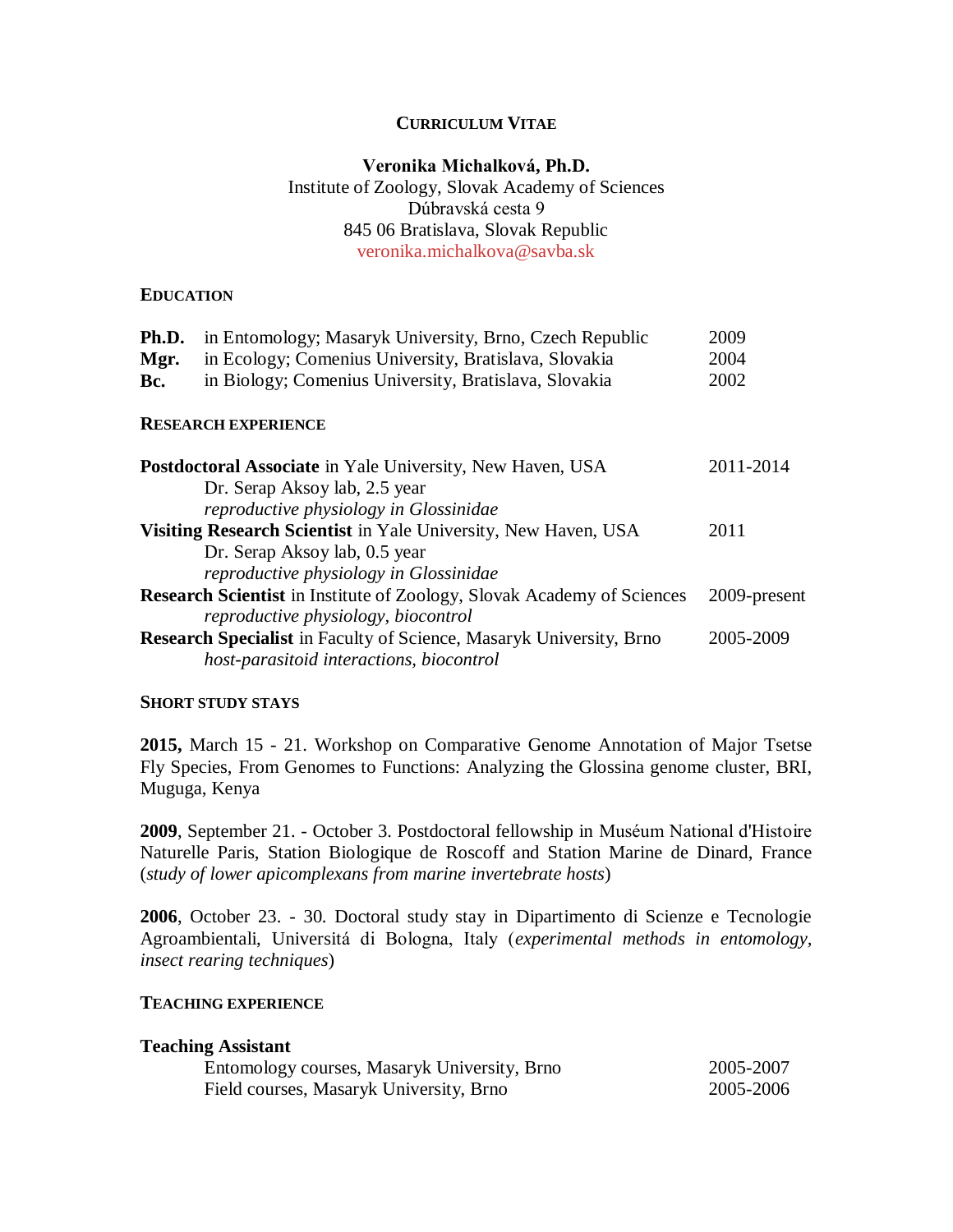| System and evolution of invertebrates courses, Masaryk | 2004-2005 |
|--------------------------------------------------------|-----------|
| University, Brno                                       |           |
| Parasitology courses, Comenius University, Bratislava  | 2003-2004 |

**CONFERENCES** (*selected*)

**Michalkova V**, Benoit JB, Weiss BL, Attardo GM, Aksoy S, Takáč P, Vitamin B6 generated by symbionts is necessary for tsetse fly proline homeostasis and fecundity. FAO/IAEA meeting "Enhancing Vector Refractoriness to Trypanosome Infection", Addis Ababa, Ethiopia, December 1-5. 2014

**Michalkova V.**, Benoit JB., Attardo GM, Medlock J., Aksoy S., Suppression of lactation-induced oxidative stress in tsetse flies is critical to the prevention of reproductive senescence. Entomological society of America Annual Meeting, Austin, TX, November 9-14. 2013

**Michalkova V**, Benoit JB, Attardo GM, Aksoy S: Identification of a new group of lactation-associated proteins in the tsetse fly, Glossina morsitans orsitans. American Society of Tropical Medicine and Hygiene 60th Annual Meeting, Philadelphia, PA, December 4-8. 2011 (*poster*)

**Michalková V.**, Valigurová A., Koník P., Vaňhara J.: Interactions between the larval endoparasitoid, *Exorista larvarum* (Diptera) and its factitious host *Galleria mellonella*  (Lepidoptera). X. European Multicolloquium of Parasitology, Paris, France, August 24.- 28., 2008

**Michalková V.**, Pekár S., Korenko S.: How glyphosate pesticide residues affect the behaviour of agrobiont spiders and beetles. XXIII. International Congress of Entomology, Durban, South Africa, July 6.-12., 2008

**Michalková V.**, Valigurová A., Dindo M.L., Vaňhara J., Gelnar M.: Development of the larval parasitoid fly, *Exorista larvarum* (Diptera: Tachinidae) with emphasis on its movements and attachment strategy to the host tissue. X. European Workshop on Insect Parasitoids, Erice (Sicily), Italy, September 17.-21., 2007

## **PUBLICATIONS**

Scolari F, Benoit JB, **Michalkova V**, Aksoy E, Takac P, Abd-Alla AMM, Malacrida AR, Aksoy S, Attardo GM (2016) The Spermatophore in Glossina morsitans morsitans: Insights into Male Contributions to Reproduction. *Scientific Reports* 6: 20334

Benoit JB, Attardo GM, Baumann AA, **Michalkova V**, Aksoy S (2015) Adenotrophic Viviparity in Tsetse Flies: Potential for Population Control and as an Insect Model for Lactation. *Annual Review of Entomology* 60: 351-371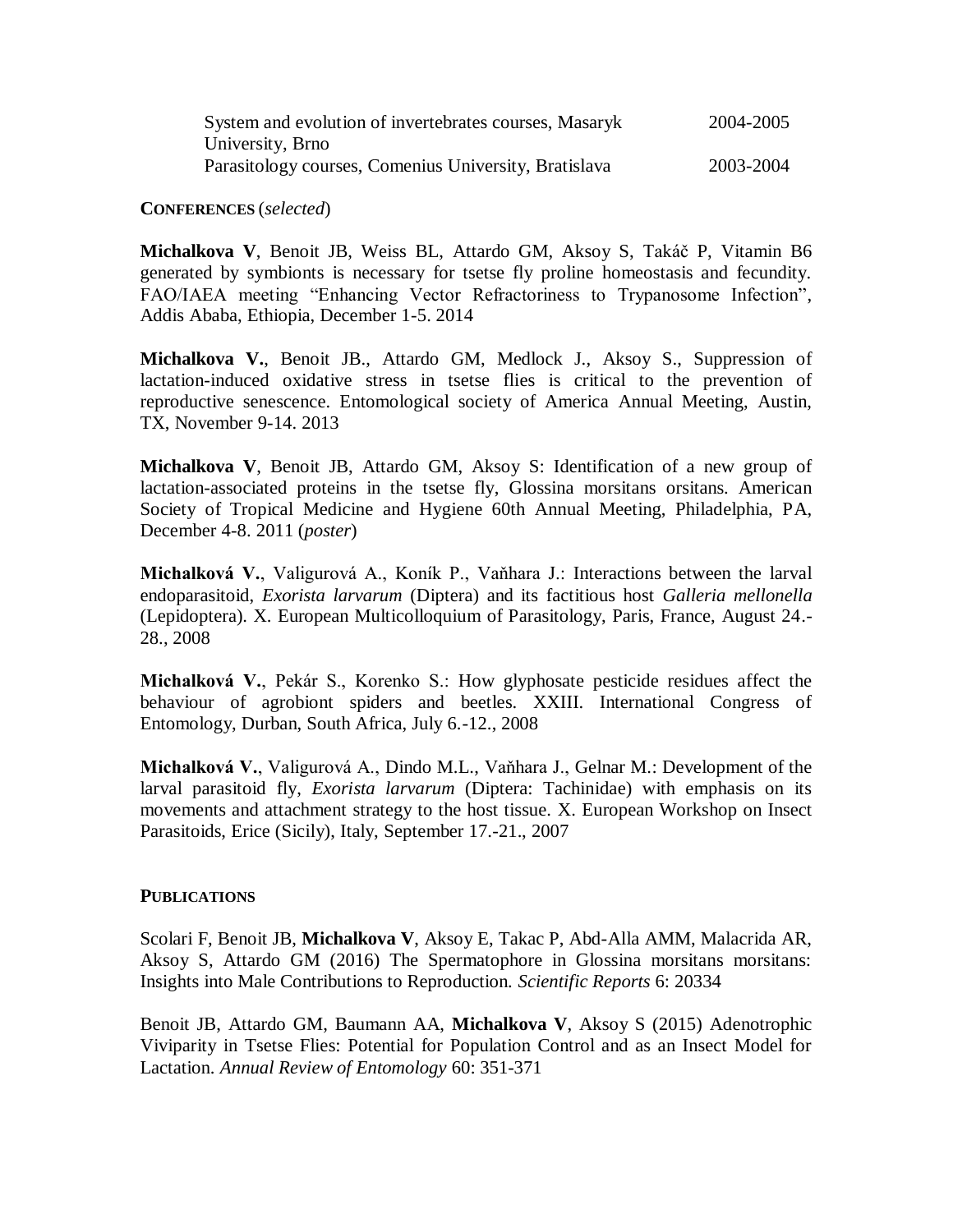**Michalkova V**, Benoit JB, Weiss BL, Attardo GM, Aksoy S (2014) Vitamin B-6 Generated by Obligate Symbionts Is Critical for Maintaining Proline Homeostasis and Fecundity in Tsetse Flies. *Applied and Environmental Microbiology* 80: 5844-5853

International Glossina Genome Initiative (2014) Genome Sequence of the Tsetse Fly (Glossina morsitans): Vector of African Trypanosomiasis. *Science* 344: 380-386

**Michalkova V**, Benoit JB, Attardo GM, Medlock J, Aksoy S (2014) Amelioration of reproduction-associated oxidative stress in a viviparous insect is critical to prevent reproductive senescence. *PLoS One* 9: e87554

Benoit JB, Attardo GM, **Michalkova V**, Krause TB, Bohova J, Zhang Q, Baumann AA, Mireji PO, Takáč P, Denlinger DL, Ribeiro JM, Aksoy S (2014) A novel highly divergent protein family identified from a viviparous insect by RNA-seq analysis: a potential target for tsetse fly-specific abortifacients. *PLoS Genetics* 10: e1003874

Attardo GM, Benoit JB, **Michalkova V**, Patrick KR, Krause TB, Aksoy S (2014) The Homeodomain protein Ladybird Late Regulates Synthesis of Milk Proteins during Pregnancy in the Tsetse Fly (*Glossina morsitans*). *PLoS Neglected Tropical Diseases* 8:e2645

Benoit JB, Hansen IA, Attardo GM, **Michalkova V**, Mireji PO, Bargul JL, Drake LL, Masiga DK, Aksoy S (2014) Aquaporins are critical for provision of water during lactation and intrauterine progeny hydration to maintain tsetse fly reproductive success. *PLoS Neglected Tropical Diseases* 8:e2517

Valigurová A, **Michalková V**, Dindo ML, Gelnar M., Vaňhara J (2013) Penetration and encapsulation of larval endoparasitoid, *Exorista larvarum* (Diptera: Tachinidae) in the factitious host *Galleria mellonella* (Lepidoptera: Pyralidae). *Bulletin of Entomological Research* 104: 203-212

Baumann AA, Benoit JB, **Michalkova V**, Mireji P, Attardo GM, Moulton JK, Wilson TG, Aksoy S (2013) Interactions between juvenile hormone and insulin signaling pathways regulate lipid levels during lactation and dry periods of tsetse fly pregnancy. *Molecular and Cellular Endocrinology* 372: 30-41

Benoit JB, Attardo GM, **Michalkova V**, Takáč P, Bohova J, Aksoy S (2012) Sphingomyelinase activity is essential for juvenile development when nutrients are solely obtained from mother's milk: a case from tsetse flies. *Biology of Reproduction* 87: 1-10

Attardo GM, Benoit JB, **Michalkova V**, Yang G, Roller L, Bohova J, Takáč P, Aksoy S (2012) Analysis of lipolysis underlying lactation in the tsetse fly, *Glossina morsitans*. *Insect Biochemistry and Molecular Biology* 42: 360-370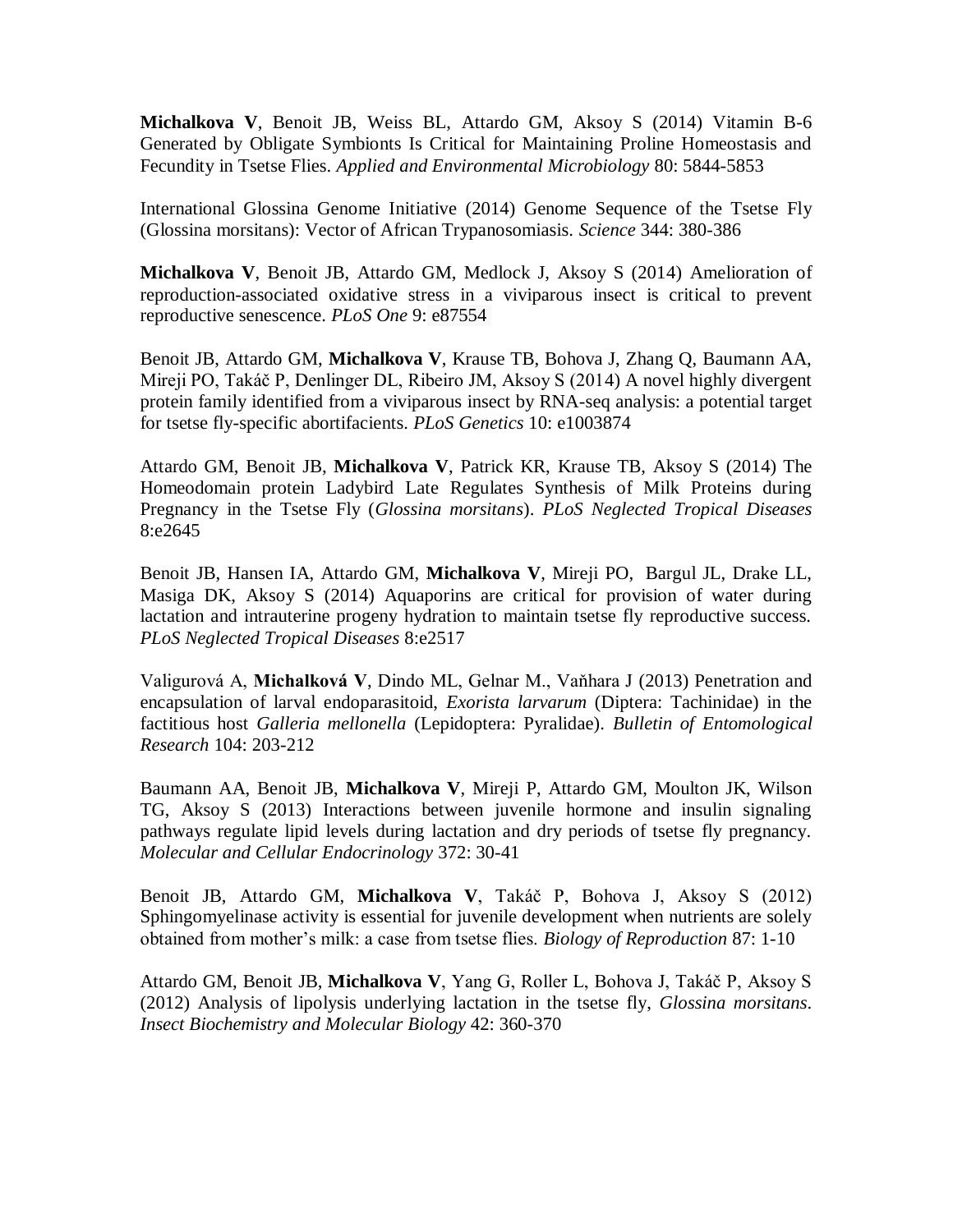**Michalková V**, Krascsenitsová E, Kozánek M (2012) On the pathogens of the spruce bark beetle Ips typographus (Coleoptera: Scolytinae) in the Western Carpathians. *Biologia* 67: 217-221

Korenko S, **Michalková V**, Zwakhals K, Pekár S (2011) Host specificity and temporal and seasonal shifts in host preference of a web-spider parasitoid Zatypota percontatoria. *Journal of Insect Science* 101: 1-12

Korenko S, Kula E, Šimon V, **Michalková V**, Pekár S (2011) Are arboreal spiders associated with particular tree canopies? *North-Western Journal of Zoology* 7: 261-269

**Michalková V**, Pekár S (2009) How pesticide management of herbicide-tolerant crops can alter the behaviour of agrobiont spiders (Araneae: Lycosidae) and beetles (Coleoptera: Carabidae). *Biological Control* 51: 444-449

Valigurová A., **Michalková V**, Koudela B (2009) Eugregarine trophozoite detachment from the host epithelium via epimerite retraction: Fiction or fact? *International Journal for Parasitology* 39: 1235-1242

**Michalková V**, Valigurová A, Dindo ML, Vaňhara J (2009) Larval morphology and anatomy of the parasitoid *Exorista larvarum* (Diptera: Tachinidae), with an emphasis on cephalopharyngeal skeleton and digestive tract. *Journal of Parasitology* 95: 544-554

Vaňhara J, Tschorsnig HP, Herting B, Mückstein P, **Michalková V** (2009) Annotated host catalogue for the Tachinidae (Diptera) of the Czech Republic. *Entomologica Fennica* 20: 22-48

Korenko S, Kula E, Holec M, Jarab M, **Michalková V** (2008) Influence of liming on the epigeic spider (Araneae) community of the Krušné hory Mts. (Czech Republic). *European Journal of Soil Biology* 44: 559-566

Mückstein P, Tschorsnig HP, Vaňhara J, **Michalková V** (2007) New host and country records for European Tachinidae (Diptera). *Entomologica Fennica* 18:179-183

**Michalková V**, Halgoš J (2005) Phenology of Mosquitoes (Diptera, Culicidae) in the Morava River Flood Plain. *Dipteron* 21: 21-22

## **PROJECTS**

**2013 – 2015 -** IAEA 17713/R0 Part of Co-ordinated Project: Enhancing Vector Refractoriness to Trypanosome Infection (investigator: Dr. Veronika Michalková)

**2011 – 2014** - NIH R21, Tsetse fecundity reduction for trypanosomiasis control. (2010 – 2014, investigator**:** Dr. Geoffrey M. Attardo)